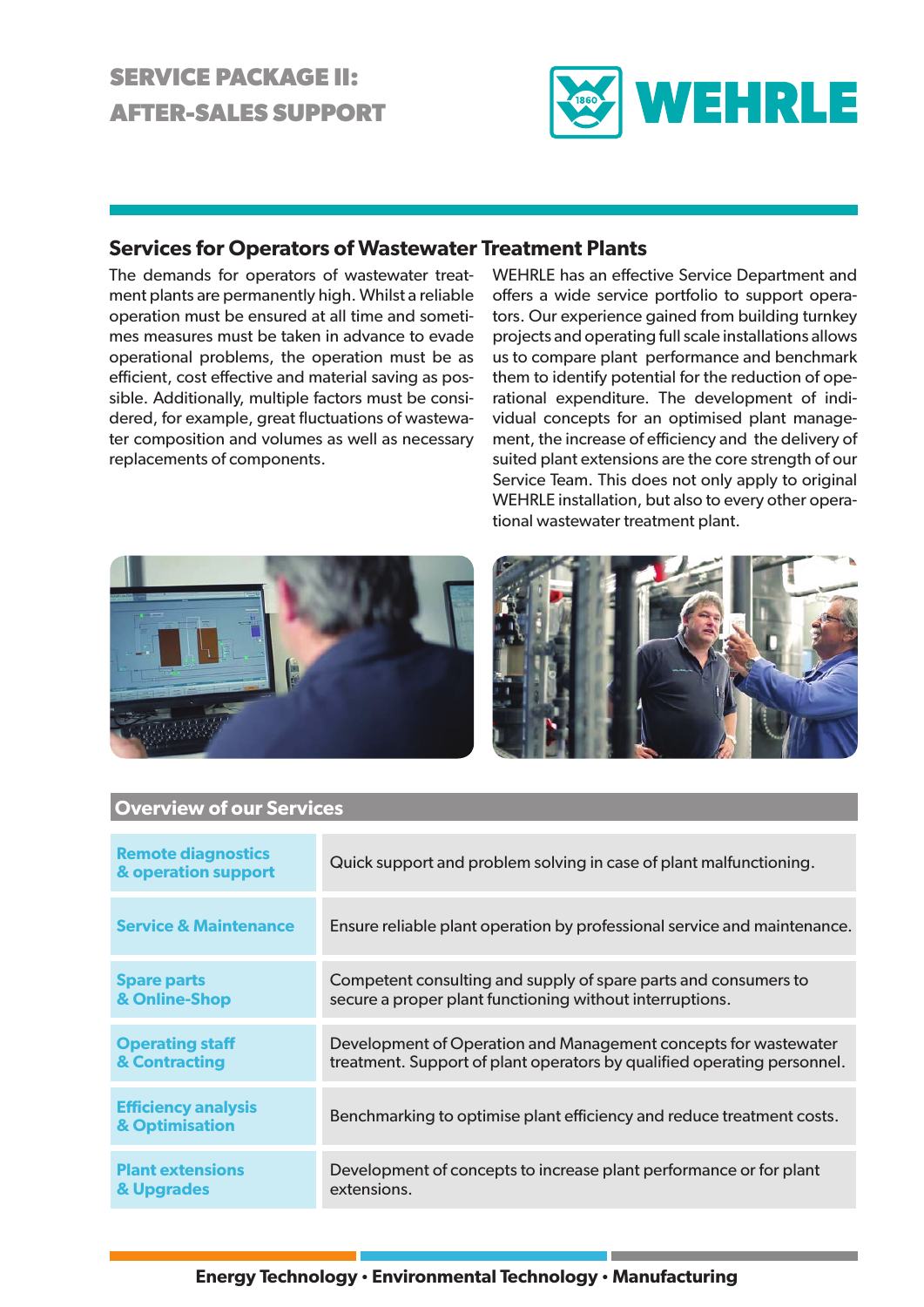#### **Remote Diagnostics and Operational Support**

According to the client's requirements, WEHRLE plants may be equipped with a remote monitoring and operating system, which enables our service personnel to directly dial into the plant, check the current status and give qualified recommendations for the plant operation.

Critical operating states can therefore be evaded in advance and quick, efficient solutions of problems can be carried out remotely.



# **Service and Maintenance**

Full-scale maintenance and repair works for different plant components of the wastewater treatment plant, especially for aggregates and measuring/analyzing instruments to ensure the stability of the plant operation.

Support for audits or inspections of plant components, e.g. from authorities or official institutions, as well as assistance in issuing explosion protection documents for the wastewater treatment plant.



#### **Spare Parts & Online-Shop**

Quick and competent recommendation and supply of spare and wear parts as well as of specific consumables to guarantee a sustainable and smooth plant operation.

Working closely together with our partners, we can offer our clients most competitive prices for various plant components.

Moreover, WEHRLE offers its clients access to an online-shop with spare parts and consumables, ensuring an even faster supply of components. If you are interested to order via our online-shop, please do not hesitate to contact us to get access.

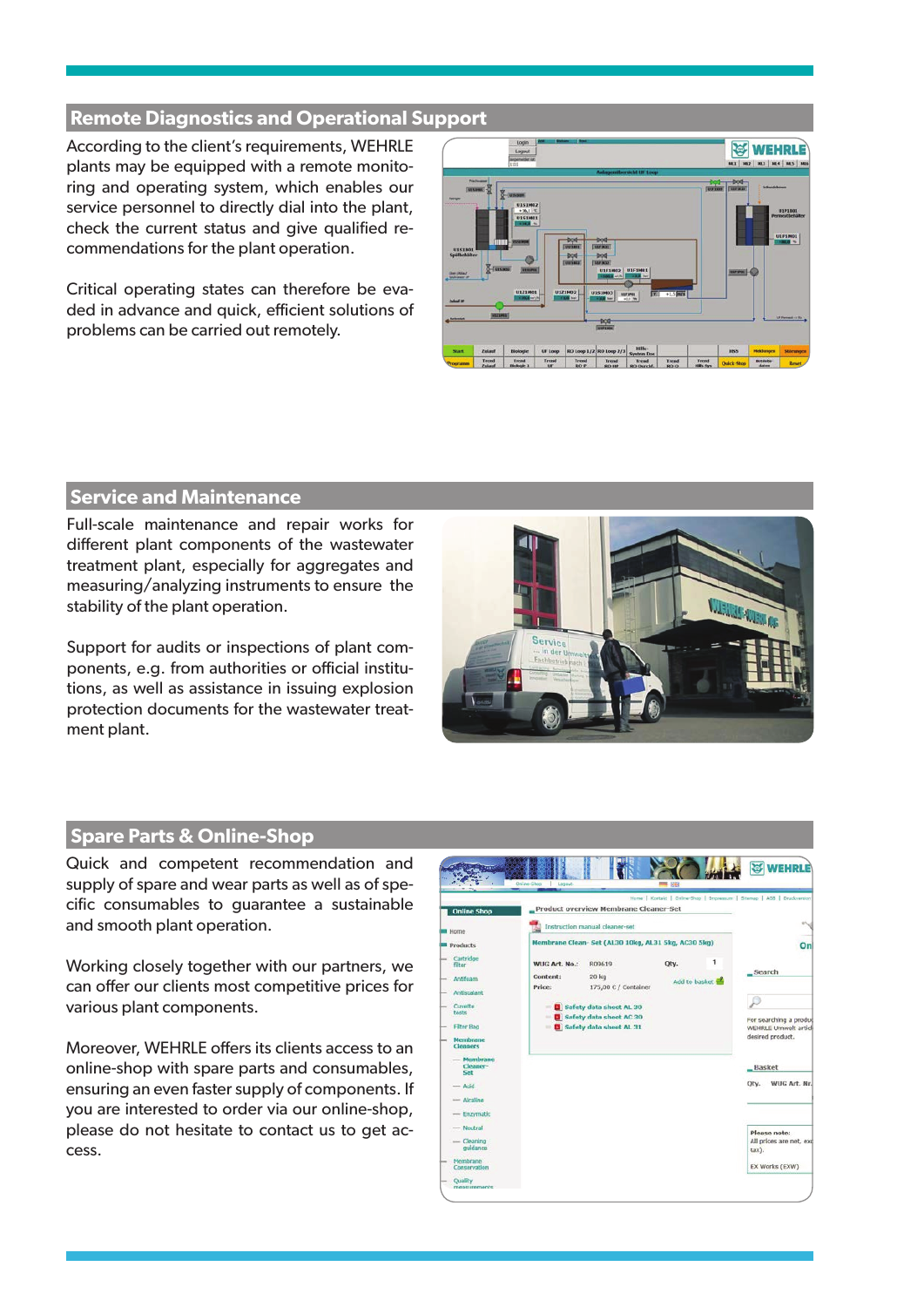### **Operating Staff & Contracting**

WEHRLE's competent and experienced service personnel is trained to fully support the plant operators of wastewater treatment plants within the scope of a service contract.

Furthermore, WEHRLE can take over the complete operation of the wastewater treatment plant. For this purpose, WEHRLE offers management contracts for client-owned wastewater treatment plants or places a wastewater treatment plant within a contracting agreement and manages the entire plant operation.



#### **Effi ciency Analysis & Plant Optimisation**

To optimise the operation of wastewater treatment plants, WEHRLE carries out efficiency analysis and benchmarking to draw up comparisons to other similar wastewater treatment plants. Based on the gained and evaluated data, optimisation measures for the plant operation and installation are developed and recommended. For this purpose, WEHRLE also offers individual, customer-focussed service agreements for support on a long-term basis.



#### **Plant Extensions and Upgrades**

When existing wastewater treatment plants reach their performance limits, a reduced output might be a consequence. In that case, WEHRLE specifically develops economic concepts together with its clients to increase the plant capacity and availability as well as for possible extensions and upgrades of the installation.